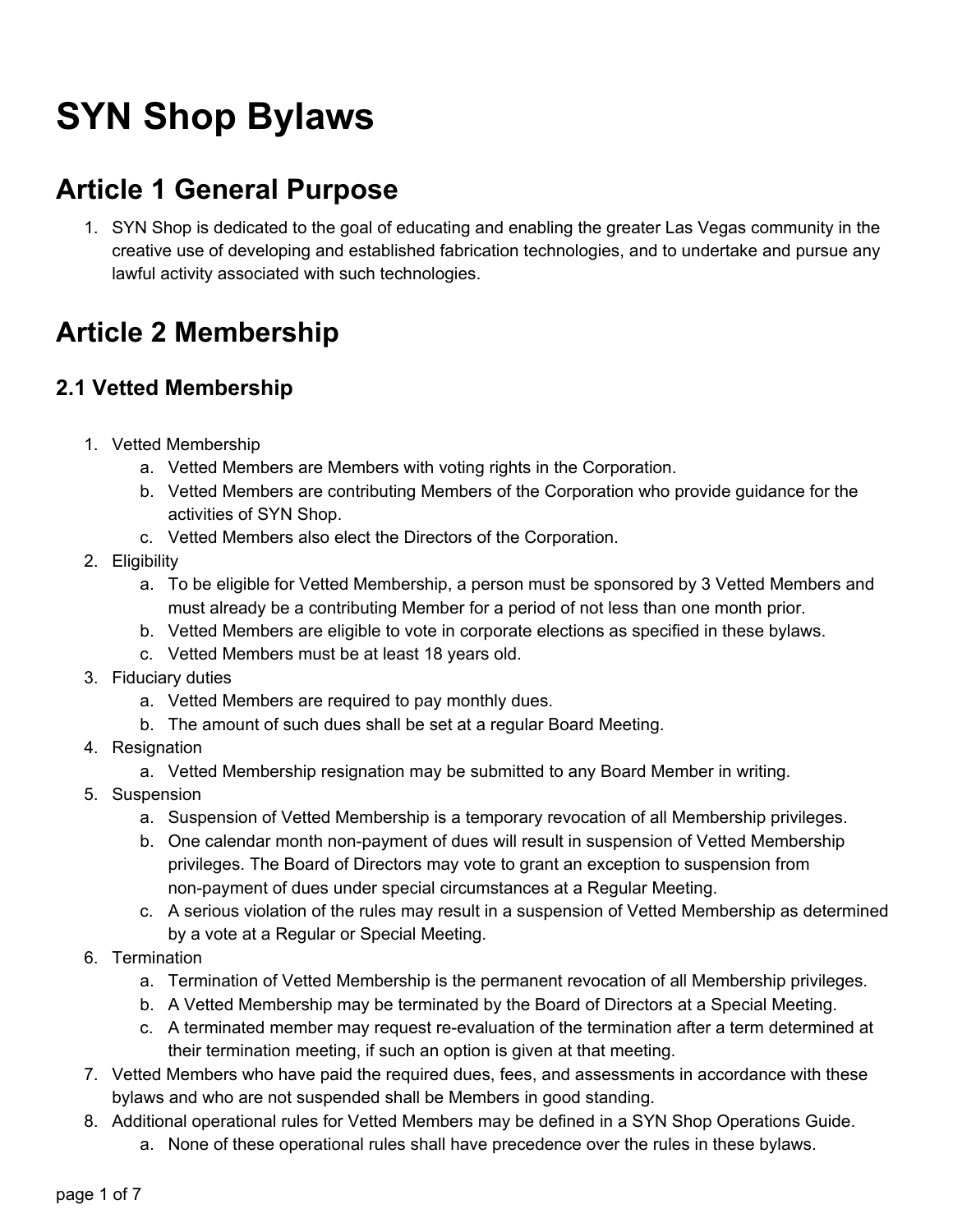- 9. Additional classes of Membership may be defined in the SYN Shop Operations Guide.
	- a. Privileges provided to these Members must not include voting in any corporate meetings.

### **Article 3 Meetings**

#### **3.1 Meetings**

- 1. Regular Board Meetings are held to discuss corporate business.
	- a. Regular Board meetings shall be held at least once a month.
	- b. Regular Board meetings shall be open to Members. A portion of the meeting will be designated for Members to raise concerns.
	- c. Board Members and Vetted Members shall be notified of regular Board Meetings at least one week in advance.
	- d. Quorum for regular meetings shall require agreement of more than 50 percent of all Board Members.
	- e. Members of the general public may be invited to attend board meetings by any Director.
	- f. Only Board Members may vote at Board Meetings.
- 2. Elections
	- a. All Directors at Large positions will be elected at a Regular Meeting in January.
		- i. The date will be set and all Members will be provided notice of the Elections at least one month prior to the Meeting.
	- b. All Officers of the Board positions will be elected at a Regular Meeting in June.
		- i. The date will be set and all Members will be provided notice of the Elections at least one month prior to the Meeting.
	- c. Voting
		- i. Provisions for eligible Members to vote *in absentia* will be provided upon request.
		- ii. Each Vetted Member will receive one vote per open position, and can only apply one vote per candidate.
		- iii. If running unopposed, a candidate needs to get more than 50% of the votes for their position to be elected.
- 3. Special Meetings are closed meetings held by the Board of Directors for emergency corporate action.
	- a. A Special Meeting may be called by the following triggers:
		- i. Notice by the President
		- ii. Agreement of more than 30% of the Board of Directors
		- iii. Petition by more than 50% or more than 5 Vetted Members.
			- 1. The petition must be submitted to a Board Member.
			- 2. If a vetted member petitioned to hold a special meeting, they are allowed to attend that meeting.
			- 3. The petition may specify additional people to attend the meeting.
		- b. Special Meetings shall be announced by any reasonable means to every Member of the Board of Directors.
		- c. The agenda of a Special Meeting is set with the notice of it being called. No business, other than the business that was set forth in the notice of the meeting, may be transacted at a Special Meeting.
		- d. If requested, telepresence facilities must be provided for Board Members.
		- e. Special meetings, including voting, may be held online.
		- f. Board members may invite non-board members to attend, but not vote, at Special Meetings.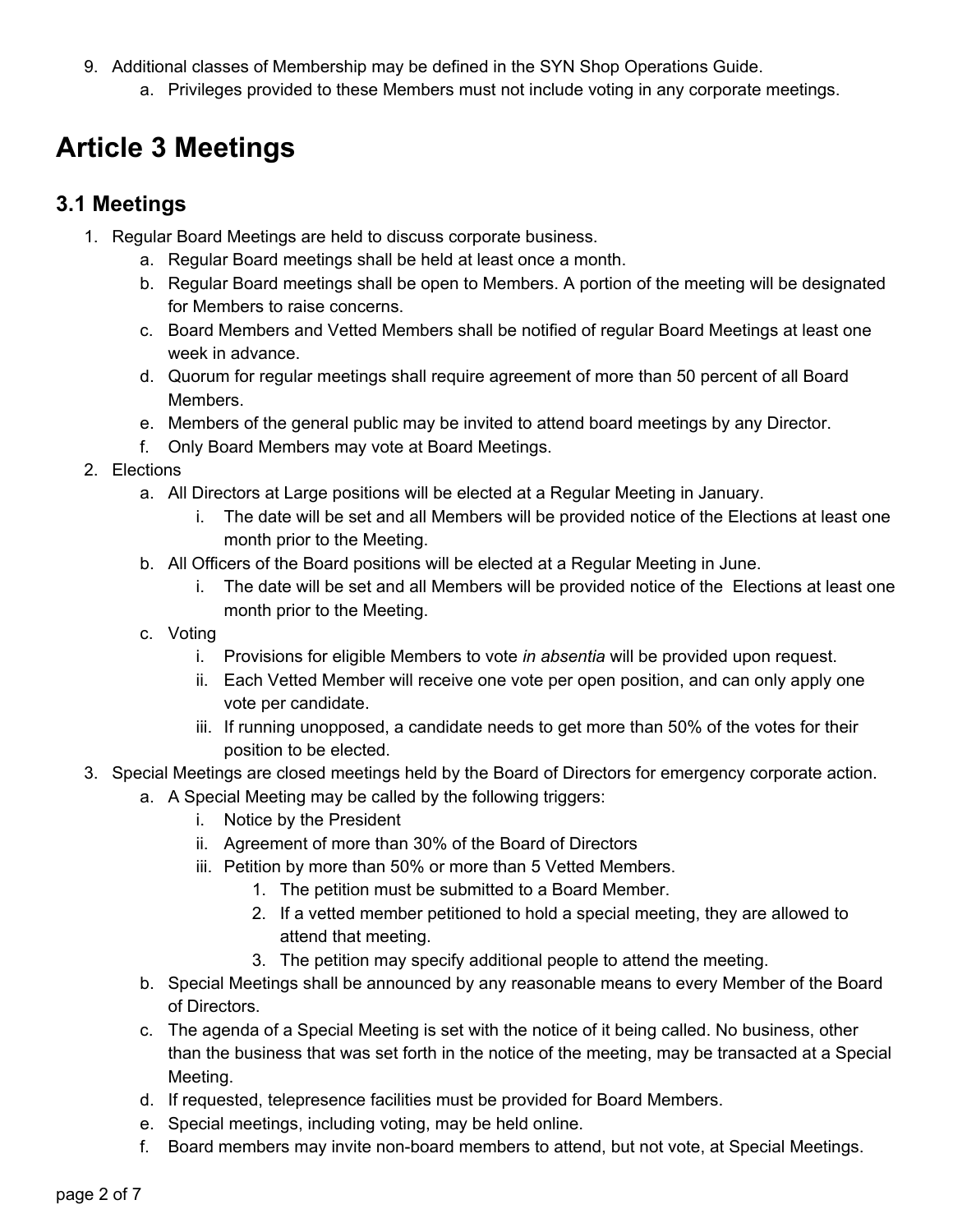- i. Attendees being disruptive can be ejected from the special meeting by a vote.
- g. Quorum for Special Meetings shall require attendance of at least 2/3rds majority of the entire Board of Directors.
- h. A successful vote at a special meeting requires agreement of at least 2/3rds majority of the entire Board of Directors.

### **Article 4 Board of Directors**

#### **4.1 Board of Directors**

- 1. The Board of Directors consists of the Officers and the Directors at Large.
	- a. There are 3 Officer positions, which are the President, Secretary and Treasurer.
	- b. There are 6 Directors at Large positions.
- 2. Eligibility
	- a. To be eligible for a Board of Directors position, a person must be Vetted Member in good standing.
- 3. Term
	- a. The standard term for a position is 1 year.
		- i. Directors serving as replacements shall serve until the position comes up for re-election.
- 5. Election
	- a. Nomination
		- i. Nominations shall be submitted at least 48 hours before the Annual Meeting.
		- ii. Any Vetted Member can nominate any person who meets the eligibility requirements (including self-nomination).
		- iii. Nominees can refuse nomination.
- 6. Vacancies
	- a. Vacancies on the Board may be replaced at the next regular meeting by a 2/3rds majority vote of the Board of Directors.
	- b. Vacancies will remain open until the position has been replaced.
- 7. Resignations
	- a. A voluntary resignation from the Board of Directors requires written notice to any Officer of the Corporation.
- 8. Removal
	- a. Any Director may be removed, and a successor elected by a successful vote at a Special Meeting.
- 9. Compensation
	- a. Directors shall serve without compensation except that they shall be allowed reasonable advancement or reimbursement of expenses incurred in the performance of their duties.
- 10. Insurance
	- a. Except as may be otherwise provided under provisions of law, the Board of Directors may adopt a resolution authorizing the purchase and maintenance of insurance on behalf of any Agent of the Corporation (including a Director, Officer, employee, or other Agent of the Corporation) against liabilities asserted against or incurred by the Agent in such capacity or arising out of the Agent's status as such, whether or not the corporation would have the power to indemnify the Agent against such liability under the articles of incorporation, these bylaws, or provisions of law.
- 11. Indemnification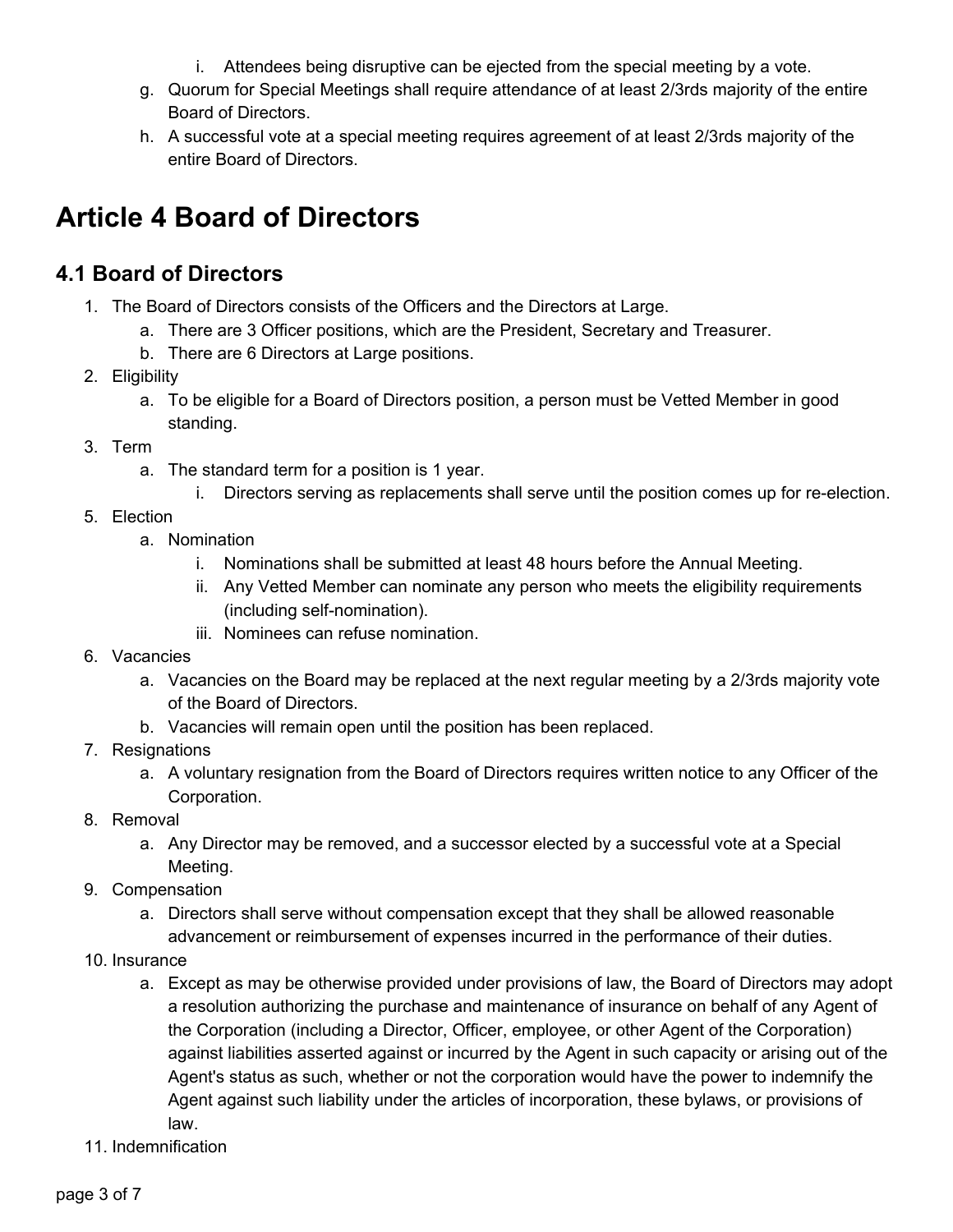- a. The Directors and Officers of the Corporation shall be indemnified by the Corporation to the fullest extent permissible under the laws of the State of Nevada.
- 12. Liability
	- a. The Directors shall not be personally liable for the debts, liabilities, or other obligations of the Corporation.

#### **4.2 Officers**

- 1. Positions
	- b. The President has the following duties
		- i. The President serves as a representative of the Corporation to the public and in all functions where a President may be called for by law or any other outside requirements, and is responsible for public-facing communication.
		- ii. The President shall organize and preside over all meetings of the membership and of the Board of Directors. The president shall provide a meeting agenda for the meeting.
		- iii. The President is responsible for making sure that the corporation files its annual report and any other papers required to maintain legal nonprofit status by the law of Nevada or Federal law.
		- iv. The President is responsible for producing a summary of activities and events for the Annual Report.
		- v. The President shall be allowed to sign corporate checks.
	- c. The Secretary has the following duties:
		- i. Certify and keep at the principal office of the corporation the original, or a copy, of these bylaws as amended or otherwise altered to date.
		- ii. The Secretary shall supervise the keeping of a full and complete record of the proceedings of the Board of Directors and its committees.
		- iii. The Secretary shall keep a record of minutes of all meetings of the Directors, and, if applicable, meetings of committees of Directors and of Members, recording therein the time and place of holding, whether regular or special, how called, how notice thereof was given, the names of those present or represented at the meeting and the proceedings thereof.
		- iv. The Secretary shall keep at the principal office of the Corporation or at such other place as the Board may determine a membership book containing the legal name of all Vetted Members, and, in the case where any Membership has been terminated, he or she shall record such fact in the membership book together with the date on which such Membership ceased.
		- v. Exhibit at all reasonable times to any Director of the Corporation, or to his or her agent or attorney, on request therefor, the bylaws, the membership book, and the minutes of the proceedings of the Directors of the Corporation.
		- vi. The Secretary is responsible for producing a summary of records to be included in the Annual Report.
		- vii. The Secretary shall supervise the giving of such notices as may be proper or necessary. viii. The Secretary shall be allowed to sign corporate checks.
	- d. The Treasurer has the following duties
		- i. Have charge and custody of, and be responsible for, all funds and securities of the Corporation, and deposit all such funds in the name of the Corporation in such banks, trust companies, or other depositories as shall be selected by the Board of Directors.
		- ii. Receive, and give receipt for, monies due and payable to the Corporation from any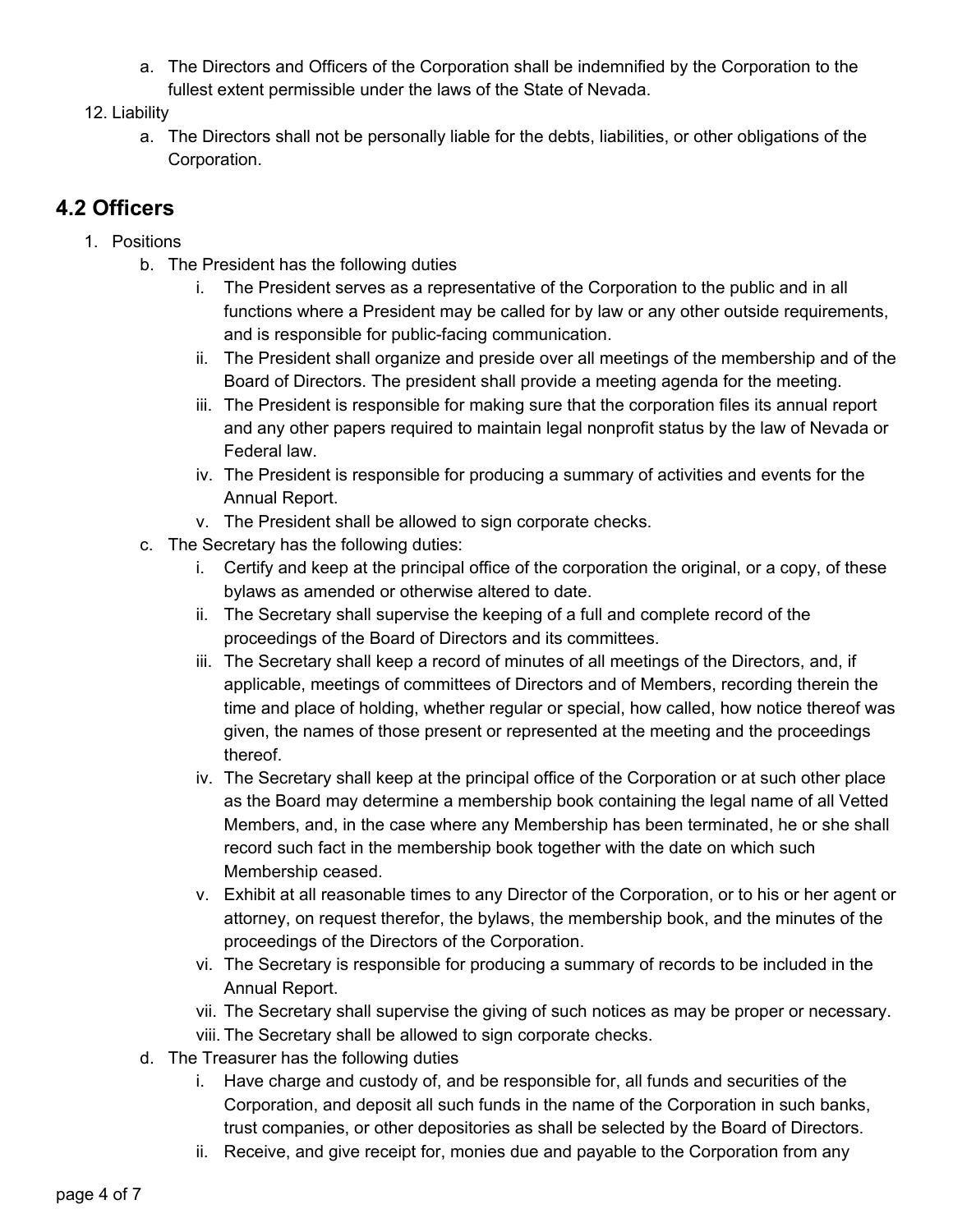source whatsoever.

- iii. Disburse, or cause to be disbursed, the funds of the Corporation as may be directed by the Board of Directors, taking proper vouchers for such disbursements.
- iv. Keep and maintain adequate and correct accounts of the Corporation's properties and business transactions, including accounts of its assets, liabilities, receipts, disbursements, gains, and losses.
- v. Exhibit at all reasonable times the books of account and financial records to any Director of the Corporation, or to his or her agent or attorney, on request thereof.
- vi. Render to the president and directors, whenever requested, an account of any or all of his or her transactions as Treasurer and of the financial condition of the Corporation.
- vii. Prepare, or cause to be prepared, and certify, or cause to be certified, the financial statements to be included in any required reports.
- viii. In general, perform all duties incident to the office of Treasurer and such other duties as may be required by law, by the articles of incorporation of the Corporation or by these bylaws, or which may be assigned to him or her from time to time by the Board of Directors.
- ix. Supervise filing of federal tax returns
- x. The Treasurer shall be allowed to sign corporate checks.

#### **4.3 Directors at large**

- 1. The Directors at Large are responsible for ensuring the proper operations of the Corporation, outside of the duties of the corporate officers. These duties will include:
	- a. Voting
	- b. Attend meetings
	- c. Maintain all other SYN Shop corporate operations not covered by the officers of the corporation.

### **Article 5 Books/Records/Reports**

- 1. Annual Report
	- a. An annual report shall be produced at the close of the fiscal year.
	- b. The annual report shall contain a fiscal statement including revenues, expenditures, and current assets.
	- c. Significant activities for the year shall be highlighted.
- 2. Permanent Records
	- a. Financial statements shall be stored for a period of 7 years.
	- b. Meeting minutes from regular, special and annual meetings shall be maintained.
	- c. Bylaws and all amendments shall be maintained.
	- d. Inventory of all major equipment (currently evaluated at more than \$250) shall be maintained.
- 3. Right to Inspection of Records
	- a. Voting members have a right to inspect any permanent record on request.
- 4. Minutes
	- a. Draft posted after meeting by secretary (or designee)
	- b. Officers shall be allowed to amend meeting minutes before a final version.
	- c. Certified by the President or a majority of the board.

## **Article 6 Assets and Finances**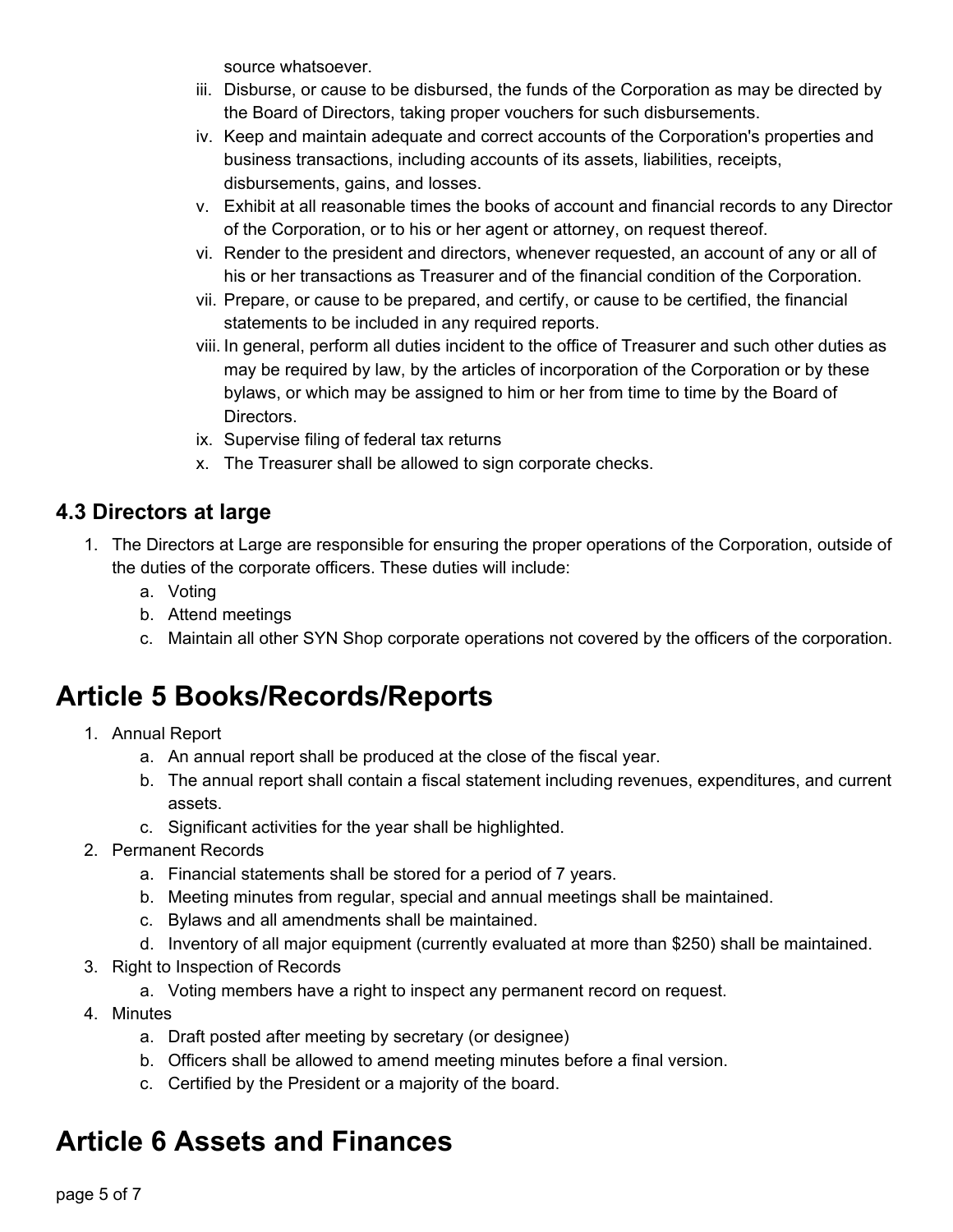- 1. Bank Accounts
	- a. The Corporation shall deposit all of its funds in Board approved bank accounts.
- 2. Fiscal Year
	- a. The fiscal year for SYN Shop shall end in the month of December.
- 3. Gifts/Donations
	- a. All gifts and donations to the Corporation shall be nonspecific.
- 4. Property
	- a. All property and equipment over \$250 at current depreciated value shall be recorded and added to inventory records.
- 6. No inurement to private benefit
	- a. Except for reasonable compensation and expense reimbursement as permitted in these bylaws, no part of the net earnings of SYN Shop will inure to the benefit of, or be distributable to its Directors, Officers, or other private purposes.
- 7. No Lobbying
	- a. No substantial part of the activities of SYN Shop shall be the carrying on of propaganda, or otherwise attempting to influence legislation and SYN Shop shall not participate in, or intervene in (including the publishing or distribution of statements) any political campaign on behalf of or in opposition to any candidate for public office.

### **Article 7 Operations**

#### **7.1 Legal Protections**

- 1. Indemnification
	- a. Any officer, director or member of the corporation shall be indemnified to the full extent allowed by the laws of the State of Nevada
- 2. Insurance
	- a. SYN Shop Inc shall maintain property and liability insurance for any physical workspace it owns or leases.

#### **7.1 Activities and Restrictions**

- 1. SYN Shop shall not engage in political lobbying, non-exempt activities, inurement, hire for profits for management, or cede control to joint ventures with for-profit companies.
- 2. SYN Shop shall not operate bingo or gaming activities.
- 3. SYN Shop shall not make grants, loans, or other distributions to foreign organizations.

#### **7.2 Amendment of Bylaws**

- 1. Amendments to the Bylaws shall require a successful vote at a Special Meeting.
- 2. Proposed amendments shall be listed in the meeting announcement.

### **Article 8 Dissolution**

- 1. Dissolution of the corporation requires a successful vote at a Special Meeting.
- 2. Upon dissolution, distribution of assets shall be decided at the dissolution meeting based on the rules in the Articles of Incorporation.